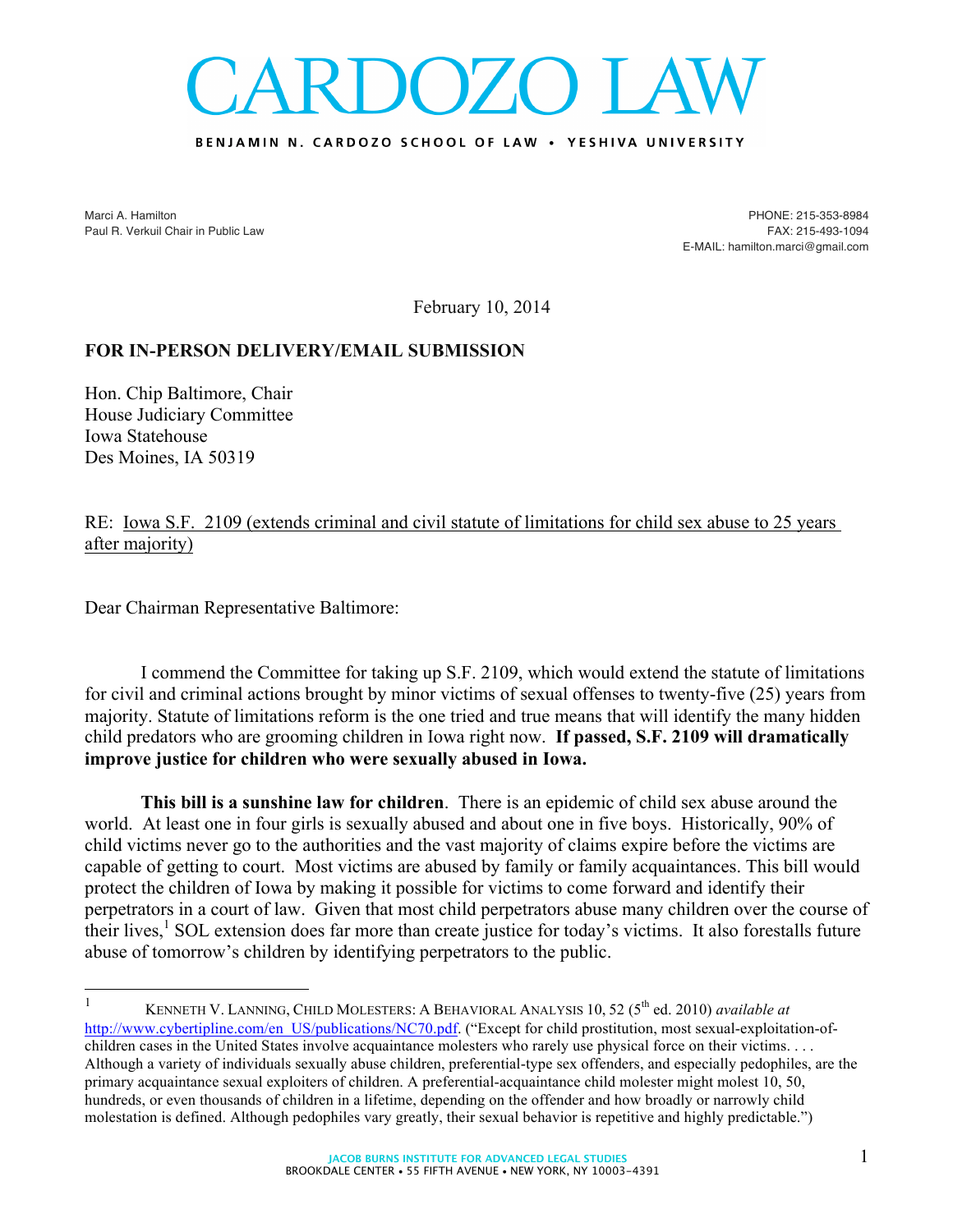By way of introduction, I hold the Paul R. Verkuil Chair in Public Law at the Benjamin N. Cardozo School of Law, Yeshiva University, where I specialize in church/state relations and constitutional law. My recent book, *Justice Denied: What America Must Do to Protect Its Children* (Cambridge University Press 2008, 2012), makes the case for statute of limitations reform in the child sex abuse arena. I am the leading expert on the history and constitutionality of retroactive statutes of limitations with respect to child sex abuse and have advised many child sex abuse victims on constitutional issues, and testified in numerous states where SOL reform is being considered. I also track the SOL movement in all 50 states on my website, www.sol-reform.com.

## **There are three compelling public purposes served by the removal of SOLs for child sexual abuse:**

- (1) It identifies previously unknown child predators to the public so children will not be abused in the future;
- (2) It gives child sex abuse survivors a fair chance at justice; and
- (3) It cures the injustice wreaked by the current unfairly short statute of limitations that protect child predators and silence child sex abuse victims.

I have been involved in statute of limitations reform in numerous states. This is the only tried and true method of identifying the many hidden child predators. As Professor Timothy Lytton has documented, civil tort claims have been the only means by which survivors of clergy abuse have been able to obtain any justice. Timothy Lytton, Holding Bishops Accountable: How Lawsuits Helped the Catholic Church Confront Sexual Abuse (Harvard University Press, 2008).

This is a vibrant national movement to protect our children. Legislative reform for statutes of limitations for child sex abuse victims is on the rise. Criminal SOL elimination has become the norm, with Alabama, Alaska, Arizona, Colorado, Connecticut, Delaware, Florida, Georgia, Idaho, Illinois, Indiana, Kentucky, Louisiana, Maine, Maryland, Massachusetts, Michigan, Minnesota, Mississippi, Missouri, Nebraska, New Mexico, New York, North Carolina, Rhode Island, South Carolina, South Dakota, Texas, Utah, Vermont, Virginia, West Virginia, Wisconsin, Wyoming and the Territory of Guam having already eliminated their criminal SOL for at least some child sex crimes.<sup>2</sup> Although the 2014 legislative session has just begun, 2013 made more progress in opening up abuse victims' access to

 <sup>2</sup> ALA. CODE § 15-3-1; ALASKA STAT. § 12.10.010, ALASKA STAT. §11.41.427; ARIZ. REV. STAT. ANN. § 13-107; COLO. REV. STAT. §16-5-401; CONN. GEN. STAT. § 54-193(a); DEL. CODE ANN. tit. 11 § 205(e); FLA. STAT. ANN. § 775.15(13); GA. CODE ANN. §17-3-1(d); IDAHO CODE §19-401; IND. CODE § 35-41-4-2; KY. REV. STAT. ANN.§ 500.050; LA. CODE CRIM. PROC. ANN. ART. 571; ME. REV. STAT. ANN. tit. 17-A § 8; *Clark v. State*, 774 A.2d 1136, 1144 n.8 (Md. 2001); MASS. GEN. LAWS CH. 277, § 63; MICH. COMP. LAWS § 767.24(1); MINN. STAT. § 628.26(e)-(f); MISS. CODE ANN. § 15-1-49; MO REV. STAT. § 556.036(1); NEB. REV. ST. § 29-110; N.M. STAT. ANN. § 30-1-8; N.Y. CRIM. PROC. LAW § 30.10(2); *State v. Johnson*, 167 S.E.2d 274, 279 (N.C. 1969) ("In this State no statute of limitations bars the prosecution of a felony"); R.I. GEN. LAWS § 12-12-17(a); S.C. Judicial Dep't, *Summary Court Judges Bench Book,* CRIMINAL(A)(2) (2000-2013) ("South Carolina does not have a general statute of limitations for criminal actions"),

http://www.judicial.state.sc.us/summaryCourtBenchBook/HTML/CriminalA.htm; S.D. CODIFIED LAWS § 23A-42-1; TEX. CODE CRIM. PROC. ANN., art. 12.01; UTAH CODE ANN. § 76-1-301; VT. STAT. ANN. tit. 13, § 4501; *Comm. v. Gouge*, 1983 WL 210243, at  $*1$  (Va. Cir. Ct. Feb. 24, 1983) (noting "the crime charged was a felony for which there was no statute of limitations"); W. VA. CODE § 61-11-9 (felonies other than perjury not mentioned in enumerated list); WIS. STAT. ANN. § 939.74; *Boggs v. State*, 484 P.2d 711, 714 (Wyo. 1971) ("Wyoming has no statute of limitations as to the commencement of criminal proceedings"); GUAM P.L. 31-06 & 31-07.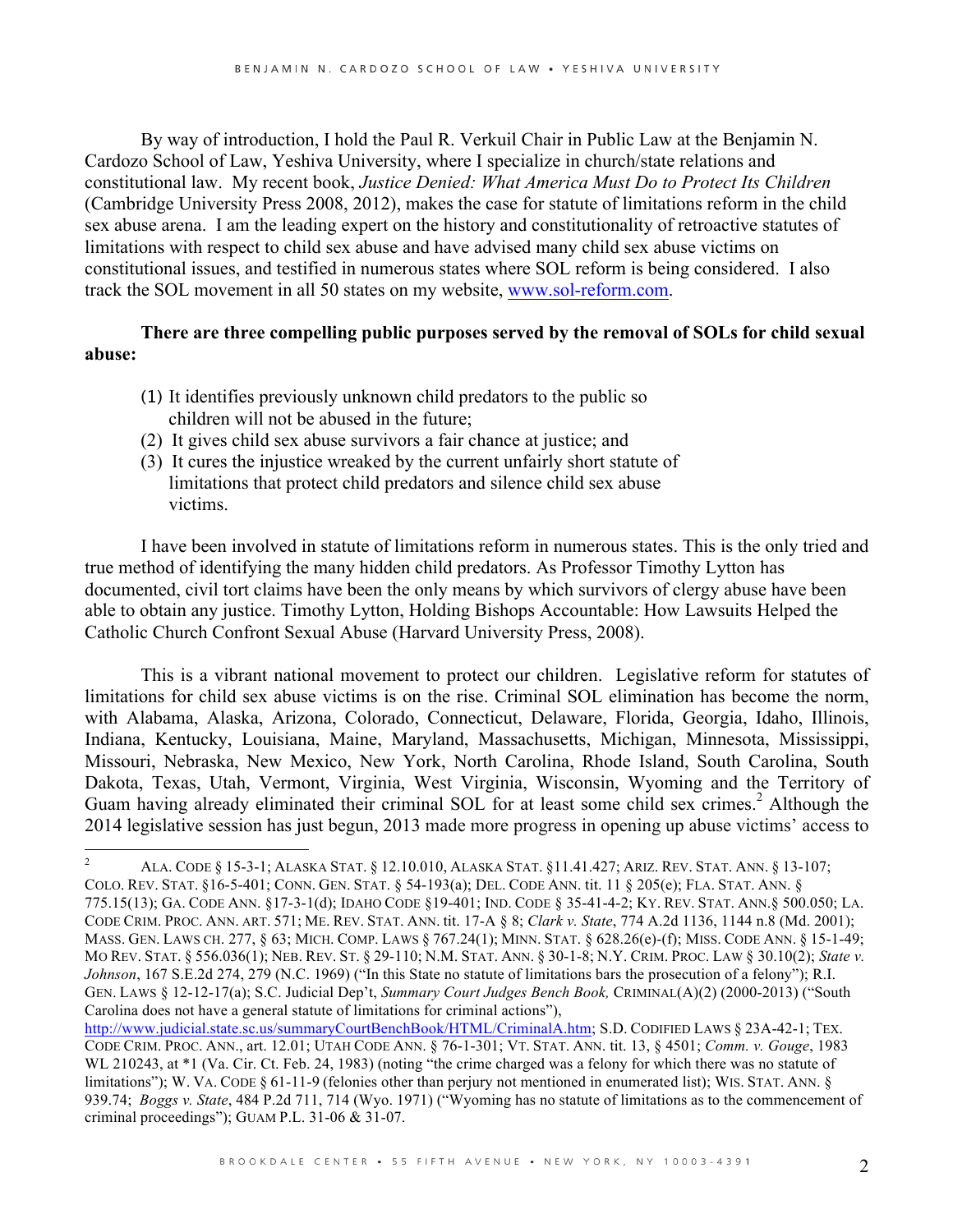justice in 2013 than at any point in history. Sixteen states introduced bills to increase victims' access to justice by scaling back the SOLs.<sup>3</sup> In 2013 alone, SOL reform was enacted in Arkansas, where the state eliminated the criminal  $SOL;$ <sup>4</sup> Illinois, where the civil and criminal SOLs were eliminated;<sup>5</sup> Vermont, where the SOL was increased for certain sex crimes against children;<sup>6</sup> Nevada, where the criminal statute of limitations was extended;<sup>7</sup> and Minnesota, which removed its SOL for child sexual abuse and enacted a 3-year retroactive civil "window."<sup>8</sup>

Bills were introduced for at least the second time in Pennsylvania (window; civil and criminal elimination);<sup>9</sup> New Jersey (window and extension of discovery rule);<sup>10</sup> and Massachusetts (civil extension to age 55 with a window).<sup>11</sup> They were also introduced in New York (window; civil and criminal elimination);<sup>12</sup> Missouri (elimination of civil and criminal);<sup>13</sup> Oregon (elimination criminal for certain sex crimes against minors);<sup>14</sup> Washington (extension of criminal to 30);<sup>15</sup> and Wisconsin (elimination of civil with a window).<sup>16</sup>

On the civil side 2013 was a continuation of the progress made in previous years; Hawaii extended its SOL and enacted a 2-year civil "window," which went into effect in April 2012.<sup>17</sup> Guam's bill removing the statute of limitations, and creating a two-year "window" was signed into law by Governor Calvo on March 10, 2011.<sup>18</sup> Delaware eliminated both the civil and criminal SOLs and enacted a two-year window, from July 2007 to 2009.<sup>19</sup> Virginia<sup>20</sup> also enacted legislation extending its civil statutes of limitations in 2011, while Florida eliminated the civil statute of limitations for sexual

- 
- (Jan. 9, 2014), http://verdict.justia.com/2014/01/09/2013-year-review-child-sex-abuse-victims-access-justice<br>
S.B. 92, 2013 Gen. Assemb., Reg. Sess. (III. 2013); 8.B. 1399, 98th Gen. Assemb., Reg. Sess. (III. 2013)<br>
F.B.
- 
- 
- 
- 
- 
- 
- 
- 
- 
- 
- 

http://www.guampdn.com/article/20110310/NEWS01/103100301/Sex-abuse-bills-now-public-law.<br>
DEL. CODE ANN. 10 § 8145 (a)-(b) (2007) (civil); 11 DEL. CODE ANN. 11 § 205 (criminal).<br>
VA. CODE ANN. § 8.01-243(D) (2011), *former* 

<sup>&</sup>lt;sup>3</sup> Marci A. Hamilton, *2013: The Year in Review for Child Sex Abuse Victims' Access to Justice*, JUSTIA (Jan. 9, 2014), http://verdict.justia.com/2014/01/09/2013-year-review-child-sex-abuse-victims-access-justice

statute of limitations for civil actions brought by minor victims of sexual offenses; and reviving via a civil "window" for two (2) years some actions for which the statute of limitations had previously lapsed).<br><sup>18</sup> Bills No. B033 & B034-31(COR), Acts To Amend § 11306 Of Article 3, Chapter 11, Title 7 Of The Guam Code

Annotated; Relative To The Statute Of Limitations For Civil Actions Involving Child Sexual Abuse, removing the statute of limitations and establishing a two-year window of opportunity for child sex abuse victims whose claims have expired under the Guam statute of limitations to bring their civil claims, now Public Laws No. 31-06 & 31-07 (2011); Erin Thompson, *Sex Abuse Bills Now Public Law*, PACIFIC DAILY NEWS (Mar. 10, 2011), *available at* 

<sup>(</sup>extending the limitations period for actions for sexual abuse committed during the infancy or incapacity of the abused person from two years to 20 years from the time of the removal of the infancy or incapacity or from the time the cause of action otherwise accrues).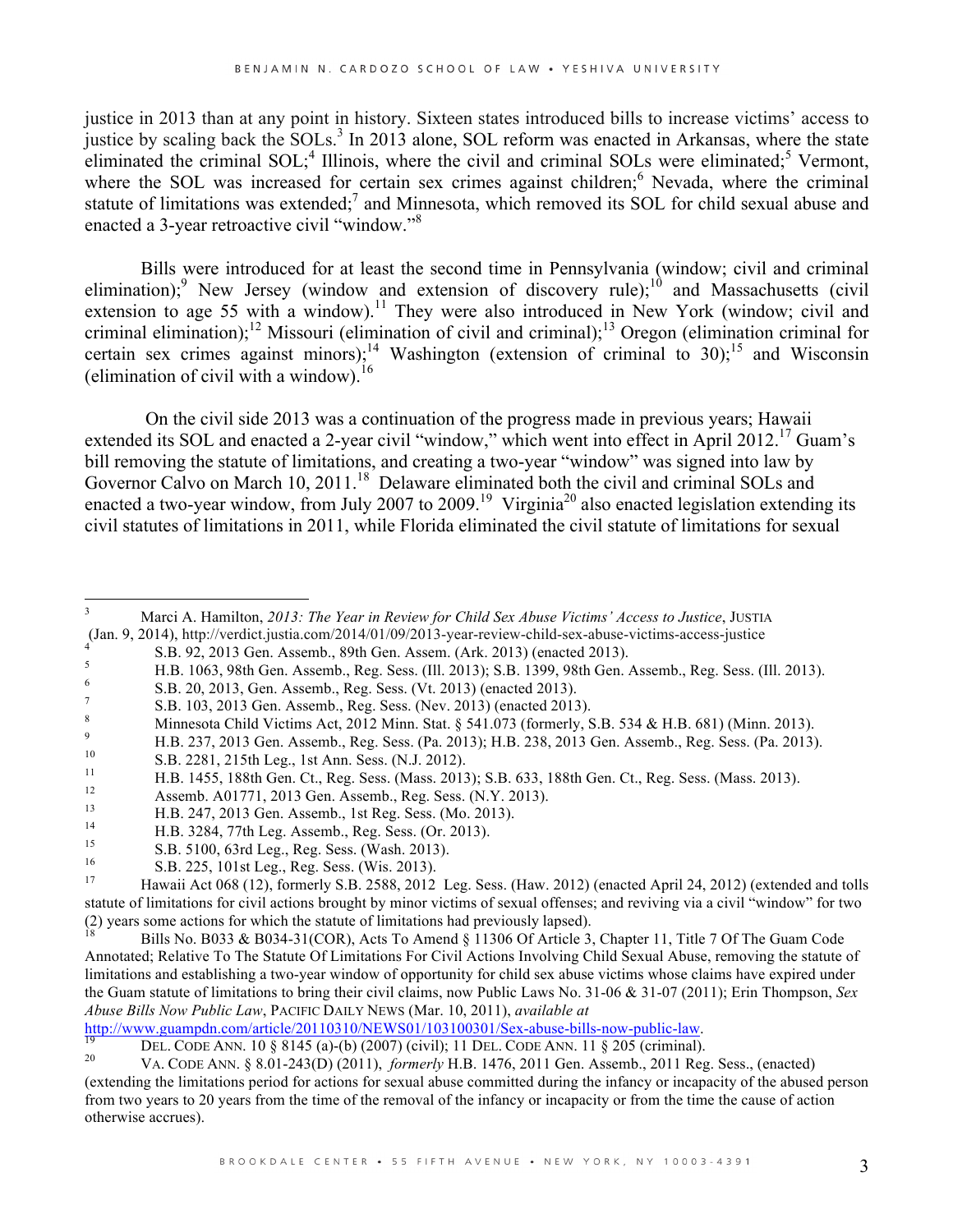battery of a child in 2010.<sup>21</sup> Minnesota, Illinois, Florida, Guam and Delaware thus join Alaska,<sup>22</sup> Connecticut<sup>23</sup> and Maine,<sup>24</sup> all of which have eliminated their civil statutes of limitations for child sex crimes.

Already, in 2014, Sen. Jim Beall has introduced bills which would extend the civil and criminal SOL in California<sup>25</sup> and Assemblywoman Markey has reintroduced her bill to eliminate the SOL and create a 1 year civil "window" in New York.26

SOL reform has very few detractors other than the Roman Catholic bishops, who have misleadingly argued that reform is unconstitutional on the theory that it "targets" the Church. SOL reform does not target any particular perpetrator or organization. Indeed, the majority of victims are victims of incest. A federal trial court in the Ninth Circuit persuasively upheld the first California window against such an argument. See Melanie H. v. Defendant Doe, No. 04-1596-WQH-(WMc), slip op. (S.D. Cal. Dec. 20, 2005).

Child sex abuse victims suffer from many negative effects.<sup>27</sup> Researchers in various studies have found -- specifically in men who were sexually abused as children– that long-term adaptation will often include sexual problems, dysfunctions or compulsions, confusion and struggles over gender and sexual identity, homophobia and confusion about sexual orientation, problems with intimacy, shame, guilt and self-blame, low self-esteem and negative self images and increased anger. There is also an increased rate of substance abuse, a tendency to deny and de-legitimize the traumatic experience, symptoms of Post Traumatic Stress Disorder, and increased probability of fear and depression.

Hundreds of research studies have shown conclusively that sexual abuse can alter a child's physical, emotional, cognitive and social development and impact their physical and mental health

<sup>&</sup>lt;sup>21</sup> FLA. STAT. ANN. § 95.11(9) (2010) (enacted) (eliminating statute of limitations for sexual battery if victim was under 16 years old, for claims not barred as of July 2010).

ALASKA STAT. § 09.10.065 (no SOL for claims arising out of for felony sex abuse/assault of minor, felony exploitation of minor).

<sup>23</sup> CONN. GEN. STAT. § 52-577e (no SOL if events forming the civil claim led to conviction for first-degree aggravated sexual or sexual assault).

<sup>&</sup>lt;sup>24</sup> ME. REV. STAT. ANN. tit. 14,  $\S$  752-C (1) (no SOL for any actions based on sex acts against minors).<br><sup>25</sup> California Sangta Pill 226 and Sangta Pill 224, 2012, 2014 Page Sang (Gr. 2014). 2014 and the detector

<sup>25</sup> California Senate Bill 926 and Senate Bill 924, 2013- 2014 Reg. Sess. (Ca. 2014), *available at*, http://sol-

reform.com/News/california/#pending . *See also*, "Senator Beall Calls for Giving Victims More Time to Seek Prosecution or File a Lawsuit," Website of Sen. Jim Beall (D-CA15) (Jan. 29, 2014), http://sd15.senate.ca.gov/news/2014-01-29-senatorbeall-calls-giving-victims-more-time-seek-prosecution-or-file-lawsuit ("Senate Bill 926 would reform the criminal statute of limitations by raising the age at which an adult survivor of childhood sex abuse can seek prosecution from 28 to 40 years. The bill would affect sex crimes against children including lewd and lascivious acts, continuous sexual abuse of a child, and other offenses. The bill has co-authors from both parties. A second bill, SB 924, proposes to reform the two standards that now govern the statute of limitations for civil lawsuits by:

<sup>•</sup> Increasing the age deadline to file to 40 years old from 26. This existing deadline is currently used when the victim makes his or her causal connection to their trauma before they reach their 26th birthday.

<sup>•</sup> Increasing the time from the date of discovery of their trauma to child sex abuse to five years from the current standard of three years. Additionally, it stipulates the five-year period starts when a physician, psychologist, or clinical psychologist first informs the victim of the link between their adult psychological injures and t

<sup>&</sup>lt;sup>26</sup> New York Child Victims Act, Assemb. A01771, 2014 Gen. Assemb., Reg. Sess. (N.Y. 2014), *available at* http://sol-<br>reform.com/News/new-york/#pending.

Elliot Nelson et. al., Association Between Self-reported Childhood Sexual Abuse and Adverse Psychosocial Outcomes: Results From a Twin Study*,* 59(2) ARCHIVES OF GENERAL PSYCHIATRY, 139, 139-45 (2002).